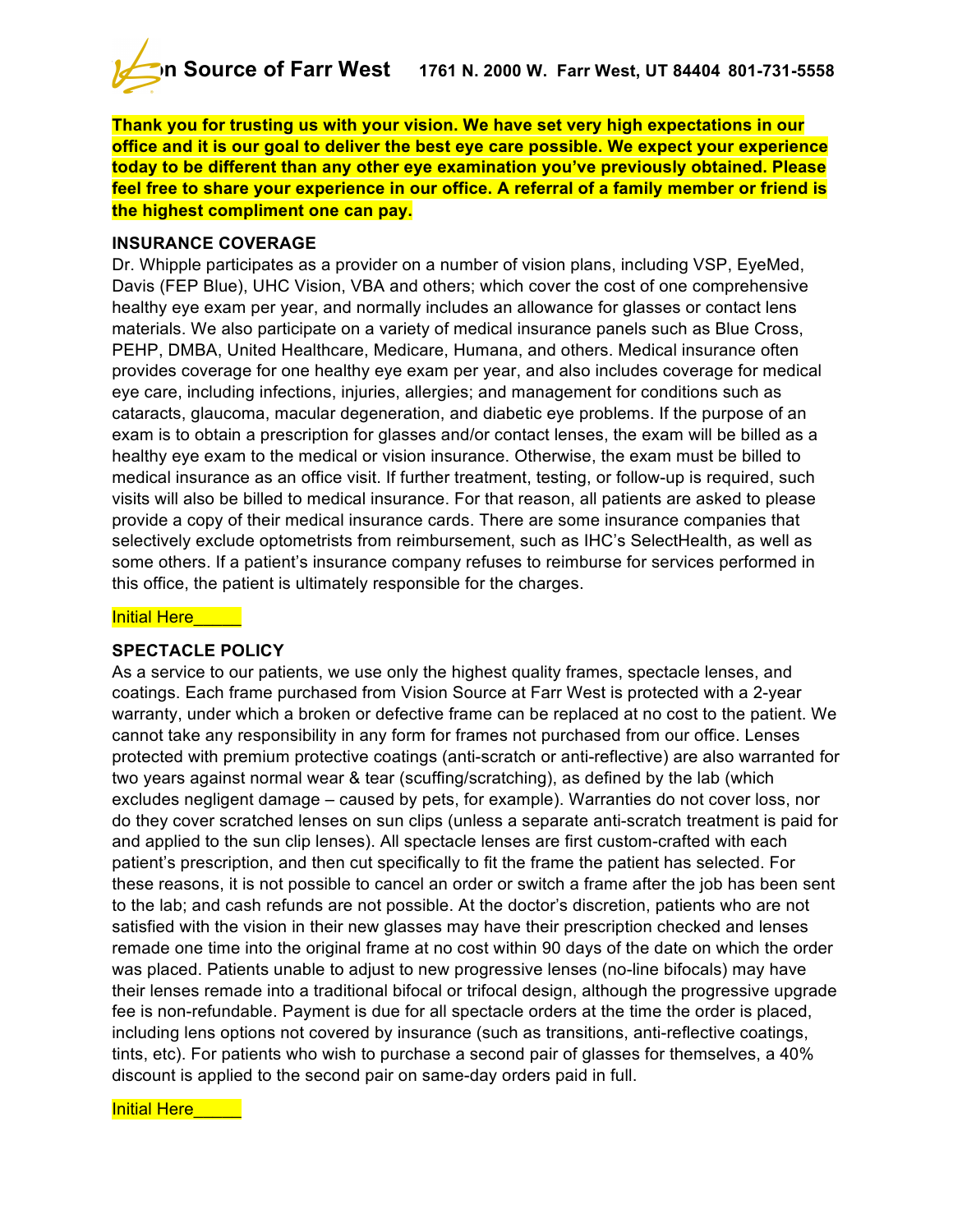

# **CONTACT LENS POLICY**

Evaluating a patient for contact lens wear consists of three steps. The first step is the comprehensive exam, which includes an examination of the overall health of vision and the ocular structures, as well as a refraction (determination of spectacle prescription). If you have vision/health insurance, this initial step is what the insurance company covers under its once-ayear healthy eye exam. Following this step, you will receive a copy of your spectacle prescription. The second step is the contact lens evaluation, the purpose of which is to determine the correct material, brand, power, and fitting parameters for each patient's contact lens, and to authorize a legal prescription. The time required for this step varies depending on the complexity of the fit, and the patient's experience with contact lenses. For patients without a current contact lens prescription, this step involves additional measurements that serve to determine whether a change in contact lens power or material is necessary. For that reason, there is a separate fee for the contact lens portion of the exam, even when the extra measurements determine that no change is necessary in the patient's habitual contact lens. The minimum fee to fit or refit a patient from one brand/lens material to another is \$57, which covers subsequent office visits needed to finalize the fitting parameters of the new contact lens prescription. Based on the findings from the comprehensive exam, Dr. Whipple will either finalize the contact lens prescription today (if a patient's current contact lens brand and power are known), dispense a trial pair of contact lenses today, or place an order (depending on whether or not the lenses are available in the office inventory) for trial lenses that will be dispensed at a later visit. Once the trial lenses are dispensed, the doctor will take measurements to finalize the power, and will also assess the fit of the contact lenses. While some contact lenses are available as disposable trials, others must be ordered from the manufacturer; which include rigid gas permeable lenses, specialty soft lenses, and hybrid lenses. Such lenses are warranted for 90 days during the fitting process. As long as the lenses are returned to the manufacturer within the allotted time period, adjustments can be made to power and material to optimize a patient's contact lens fit. If such lenses are not returned, however, the patient's account will be billed for the cost of the lenses. After the patient and the doctor are satisfied with the fit, vision, and comfort of the contact lenses, the patient may receive a copy of his/her contact lens prescription. The third step is the actual purchase of contact lenses. Each patient is welcome to purchase contact lenses from this office, or from an outside vendor. Comparisons will show that Vision Source at Farr West sets contact lens prices competitively with big-box and on-line retailers. Vision Source at Farr West is also able to provide valuable rebate coupons not available through other distributors.

## Initial Here

## **PUPIL DILATION**

The purpose of pupil dilation is to examine the health of the internal structures of the eye, including the crystalline lens, the optic nerve, the macula, and the retina. In conjunction with other findings from the comprehensive exam, pupil dilation can aid in the diagnosis of cataracts, glaucoma, macular degeneration, and other retinal disease. Dr. Whipple recommends pupil dilation or an Optomap scan for all patients at least once per year. For patients that have been diagnosed with diabetes or other conditions that may affect the health of the eye, a pupil dilation is recommended at least yearly, or more frequently if indicated.

Initial Here